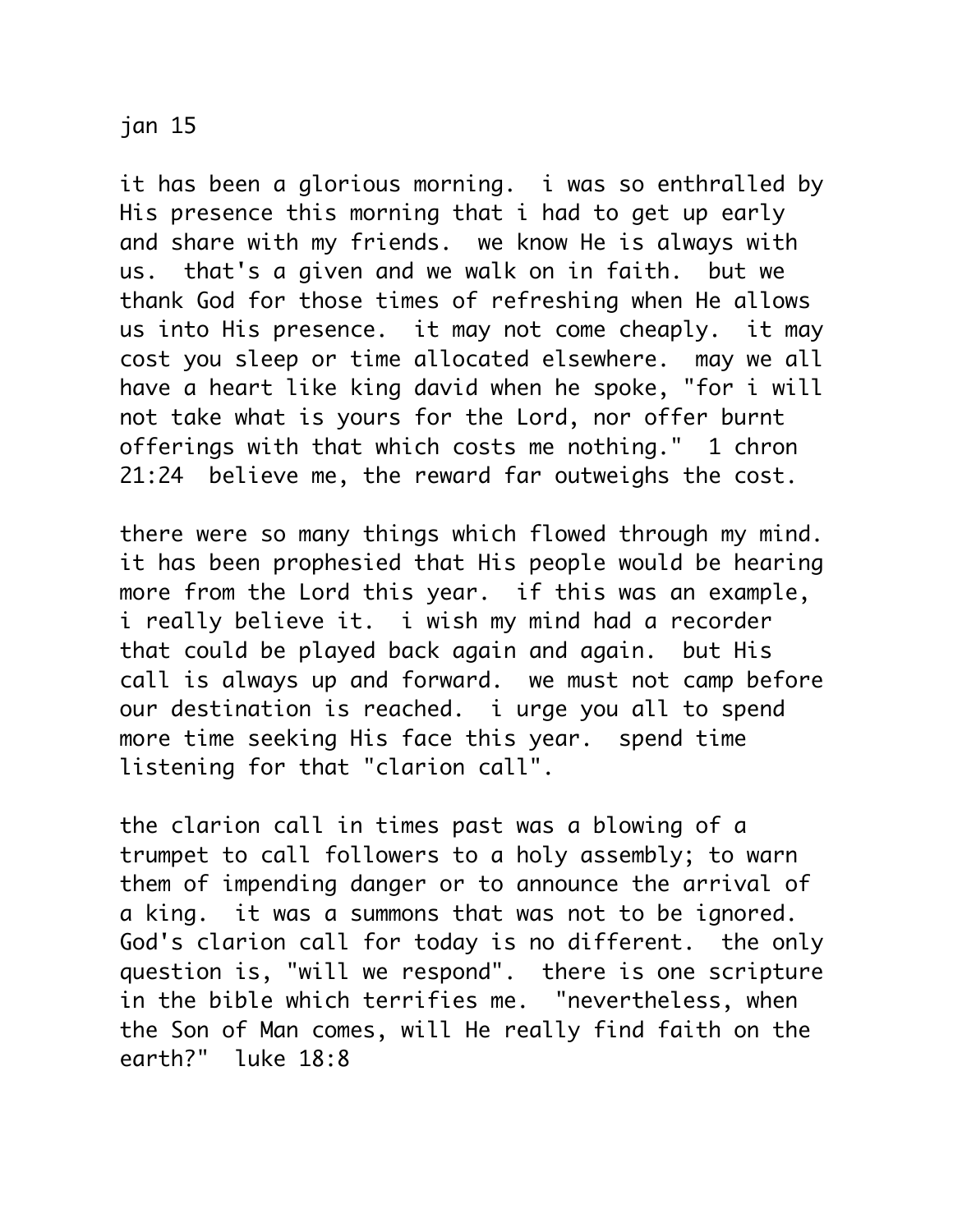no faith on the earth; no one watching or waiting or desiring His arrival? "they did not repent of their murders or their sorceries or their sexual immorality or their thefts." rev 9:21 even when the judgment of God bears upon them, "they blasphemed the God of heaven because of their pains and their sores, and did not repent of their deeds." rev 16:11

the day is coming which has long been prophesied, "all the host of heaven shall be dissolved, and the heavens shall be rolled up like a scroll; all their host shall fall down." isa 34:4 there will be a new heaven and a new earth created by our God. "now i saw a new heaven and a new earth, for the first heaven and the first earth had passed away. also there was no more sea." rev 21:1

what will this new creation be like? "eye has not seen, nor ear heard, nor have entered into the heart of man the things which God has prepared for those who love Him. but God has revealed them to us through His Spirit. for the Spirit searches all things, yes, the deep things of God". 1 cor 2:9-10

have these things been revealed to us? perhaps not all to one. perhaps some to many. i see a new creation like none have ever known. who can speculate what wonders lie in the heart of God? will there be new species of plants and animals? instead of a sea to float in, will we float in space and know a fellowship so deep words are no longer needed? will the flowers not only smell but sing and whisper His glories? will the music be composed of notes unknown in this age. and let me speak of colors.